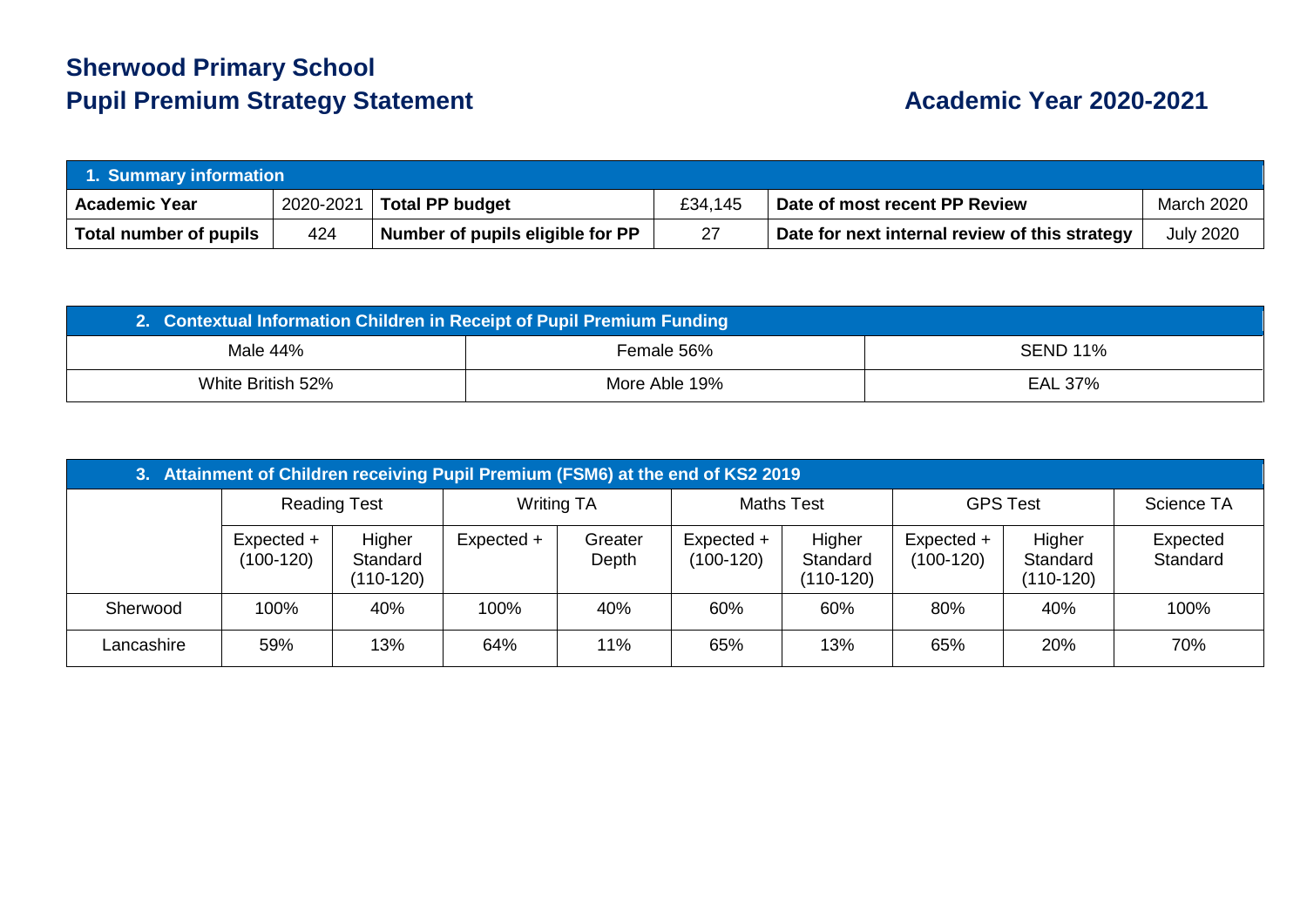|    | 4. Barriers to future attainment (for pupils eligible for PP, including high ability)                                                                                                   |  |  |  |  |  |
|----|-----------------------------------------------------------------------------------------------------------------------------------------------------------------------------------------|--|--|--|--|--|
|    | <b>In-school barriers</b>                                                                                                                                                               |  |  |  |  |  |
| А. | Some pupils have lower on-entry attainment which may mean that they are at higher risk of not attaining age-related expectations. This is<br>especially evident in Reading and Writing. |  |  |  |  |  |
| В. | Some pupils have social, emotional and behavioural needs which can be detrimental to progress.                                                                                          |  |  |  |  |  |
| C. | Some pupils who qualify for Pupil Premium funding also have specific SEND needs.                                                                                                        |  |  |  |  |  |
|    | <b>External barriers</b>                                                                                                                                                                |  |  |  |  |  |
| D. | Reading home school partnerships are not always followed for disadvantaged children.                                                                                                    |  |  |  |  |  |
| Е. | Some children's broader cultural/life experiences can be more limited.                                                                                                                  |  |  |  |  |  |
| F. | A small number of children are vulnerable to poor attendance/punctuality.                                                                                                               |  |  |  |  |  |

|           | <b>5. Desired outcomes</b>                                                                                                                                         |                                                                                                                                                                                                                     |  |  |  |  |  |
|-----------|--------------------------------------------------------------------------------------------------------------------------------------------------------------------|---------------------------------------------------------------------------------------------------------------------------------------------------------------------------------------------------------------------|--|--|--|--|--|
|           | Desired outcomes and how they will be measured                                                                                                                     | Success criteria                                                                                                                                                                                                    |  |  |  |  |  |
| А.        | All pupils are supported to make expected or better than expected progress in<br>Mathematics and English through a variety of intervention strategies.             | Increase the percentage of PP pupils who achieve the<br>following:<br><b>GLD in EYFS</b><br>Pass the Year 1 Phonics screening<br>Achieve ARE, and above ARE, in KS1 and KS2.<br>Make better than expected progress. |  |  |  |  |  |
| <b>B.</b> | Children with emotional and behavioural needs receive targeted monitoring and<br>interventions to ensure that they make expected or better than expected progress. | Disadvantaged children with emotional and behavioural<br>needs make good progress regardless of their starting<br>points or barriers.                                                                               |  |  |  |  |  |
| C.        | Progress of SEND children who are in receipt of Pupil Premium funding is in line with<br>progress of other children.                                               | Pupils make expected or better than expected progress<br>from their starting points.                                                                                                                                |  |  |  |  |  |
| D.        | All pupils are encouraged to read regularly and widely for pleasure and to develop<br>their reading skills and writing skills.                                     | Disadvantaged children enjoy reading and writing, and a<br>greater percentage reach age related expectations in line<br>with other children.                                                                        |  |  |  |  |  |
| Ε.        | All pupils have the chance to take part in curriculum enrichment activities before and<br>after school/residential visits irrespective of income.                  | Financial factors are not a barrier to attending visits or<br>taking part in enrichment opportunities and pupils in receipt<br>of PP funding can attend.                                                            |  |  |  |  |  |
| F.        | Pupils and families with low attendance/ high Persistence Absentee or poor<br>punctuality levels are supported and challenged.                                     | Improved levels of attendance, punctuality, and a decrease<br>in Persistent Absentees.                                                                                                                              |  |  |  |  |  |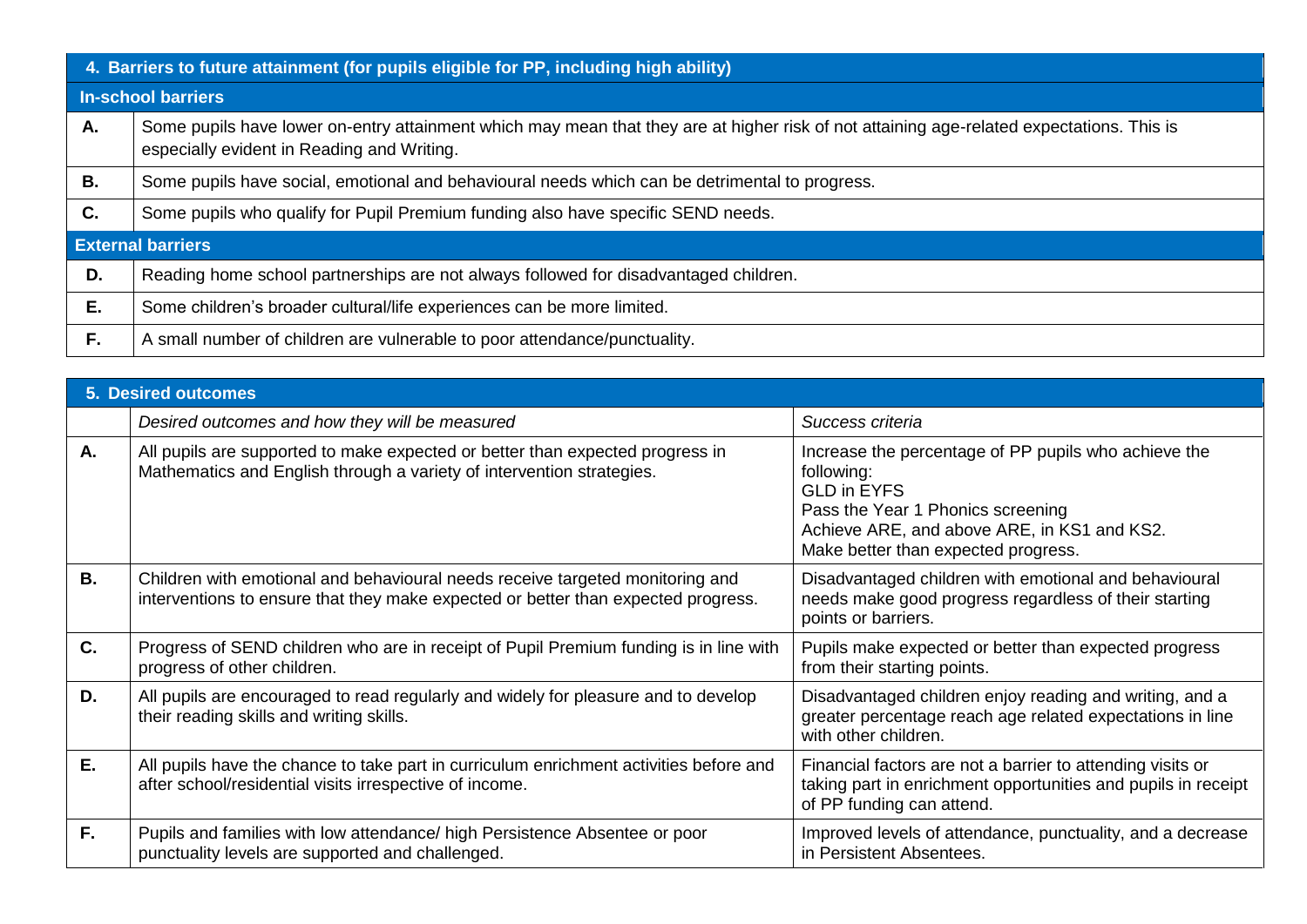| 6. Planned expenditure                                                                                                                     |                                                                                                                                                                                                                                                                                                                                                                                                                                                                                                                                                           |                                                                                                                                                                                                                                                                                                                                                                              |                                                                                                                                                                                                                               |                                       |                                            |  |  |
|--------------------------------------------------------------------------------------------------------------------------------------------|-----------------------------------------------------------------------------------------------------------------------------------------------------------------------------------------------------------------------------------------------------------------------------------------------------------------------------------------------------------------------------------------------------------------------------------------------------------------------------------------------------------------------------------------------------------|------------------------------------------------------------------------------------------------------------------------------------------------------------------------------------------------------------------------------------------------------------------------------------------------------------------------------------------------------------------------------|-------------------------------------------------------------------------------------------------------------------------------------------------------------------------------------------------------------------------------|---------------------------------------|--------------------------------------------|--|--|
| Academic year                                                                                                                              | 2020-21                                                                                                                                                                                                                                                                                                                                                                                                                                                                                                                                                   |                                                                                                                                                                                                                                                                                                                                                                              |                                                                                                                                                                                                                               |                                       |                                            |  |  |
| <b>Quality of teaching for all</b>                                                                                                         |                                                                                                                                                                                                                                                                                                                                                                                                                                                                                                                                                           |                                                                                                                                                                                                                                                                                                                                                                              |                                                                                                                                                                                                                               |                                       |                                            |  |  |
| <b>Desired outcome</b>                                                                                                                     | <b>Chosen action / approach</b>                                                                                                                                                                                                                                                                                                                                                                                                                                                                                                                           | What is the evidence and<br>rationale for this choice?                                                                                                                                                                                                                                                                                                                       | How will you ensure it is<br>implemented well?                                                                                                                                                                                | <b>Staff lead</b>                     | When will you<br>review<br>implementation? |  |  |
| increase<br>To<br>the<br>progress of pupils<br>(including<br>disadvantaged)<br>in<br>English, particularly<br>Reading<br>and<br>Vocabulary | Continuation of the 'We are<br>Reading' initiative to include;<br>- Parent Workshops and in-<br>class sessions<br>- Lancashire Quality Award<br>in Early Reading<br>- Further investment in Non-<br>Fiction texts across school<br>- Particular focus on those<br>more able readers, as well<br>as those working below, to<br>enhance provision<br>Increase use<br>of PM<br><b>Benchmark</b><br>to<br>provide<br>thorough assessment of<br>pupil attainment and clear<br>next steps<br>- Introduction of Reading<br>Independent<br>Avenues for<br>Readers | Data analysis<br>and<br>Pupil<br>Progress meetings.<br>Identification of a need to<br>develop the attainment and<br>Reading<br>achievement<br>in<br>across the school, particularly<br>more able learners.<br>Sutton Trust evidence shows<br>that 'the effects of High Quality<br>Teaching<br>are<br>especially<br>significant for pupils from<br>disadvantaged backgrounds: | commitment<br>Full<br>to<br>the<br>projects, involving all teaching<br>staff and many Support Staff<br>across school.<br>Robust programme of CPD and<br>monitoring.<br>analysis<br>Pupil<br>Data<br>and<br>Progress Meetings. | DHT,<br>English<br>Subject<br>Leaders | December 2020                              |  |  |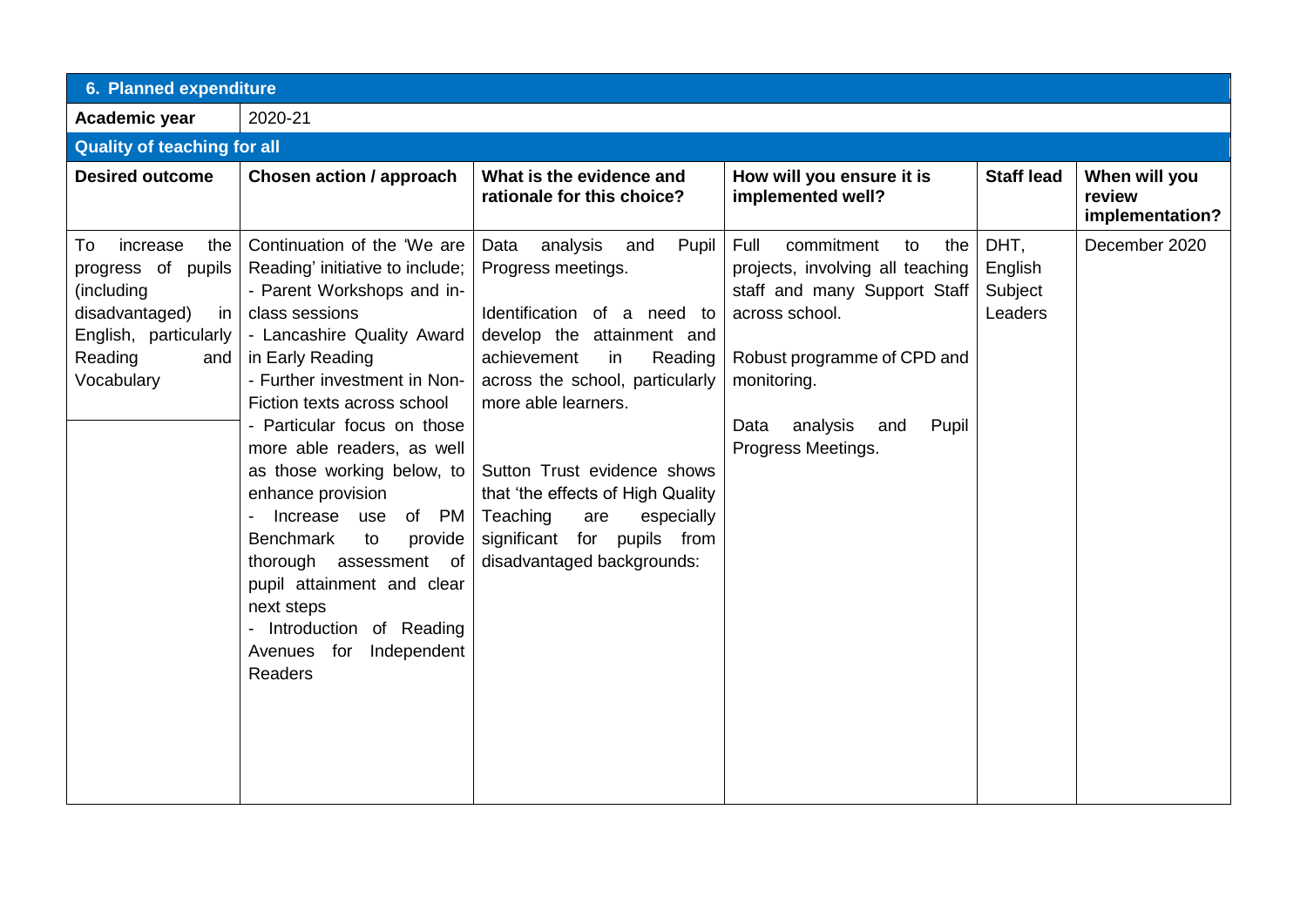| enhance<br>To<br>and<br>improve<br>assessment,<br>particularly that of<br>the wider curriculum.                | booklets for<br>Assessment<br>each year group identifying<br>the end of year expectations<br>all<br>areas of the<br>for<br>curriculum. CPD to support<br>staff in ensuring these are<br>used effectively to identify<br>children's strengths and next<br>steps for Teaching and<br>Learning. | Identification of the need for a<br>deeper understanding, and<br>further clarity, of expectations<br>in all subjects across the<br>curriculum.                                                                                                                         | Involvement of all Subject<br>Leaders in development and<br>implementation.<br>Robust programme of CPD<br>specialism<br>Use of external<br>where appropriate. | Assessme<br>nt Lead        | December 2020            |  |  |
|----------------------------------------------------------------------------------------------------------------|----------------------------------------------------------------------------------------------------------------------------------------------------------------------------------------------------------------------------------------------------------------------------------------------|------------------------------------------------------------------------------------------------------------------------------------------------------------------------------------------------------------------------------------------------------------------------|---------------------------------------------------------------------------------------------------------------------------------------------------------------|----------------------------|--------------------------|--|--|
| To<br>improve<br>by<br>attainment<br>improving the social<br>emotional<br>and<br>dimensions<br>0f<br>learning. | Emotional<br>Literacy<br>and<br>Support Assistant Role to be<br>further enhanced with in-<br>class support, as well as that<br>during extra-curricular times<br>through<br>targeted<br>and<br>intervention.                                                                                  | <b>EEF</b><br>'Social<br>states:<br>and<br>emotional<br>learning<br>interventions<br>an<br>have<br>significant<br>identifiable<br>and<br>impact on attainment  appear<br>to benefit disadvantaged more<br>than other pupils, though all<br>pupils benefit on average.' | Given high priority by staff.<br>Programme of CPD followed up<br>by planning and evaluating of<br>action plan.<br>Monitoring schedule.                        | Learning<br>Mentor<br>Lead | December 2020<br>£10,000 |  |  |
| Total budgeted cost                                                                                            |                                                                                                                                                                                                                                                                                              |                                                                                                                                                                                                                                                                        |                                                                                                                                                               |                            |                          |  |  |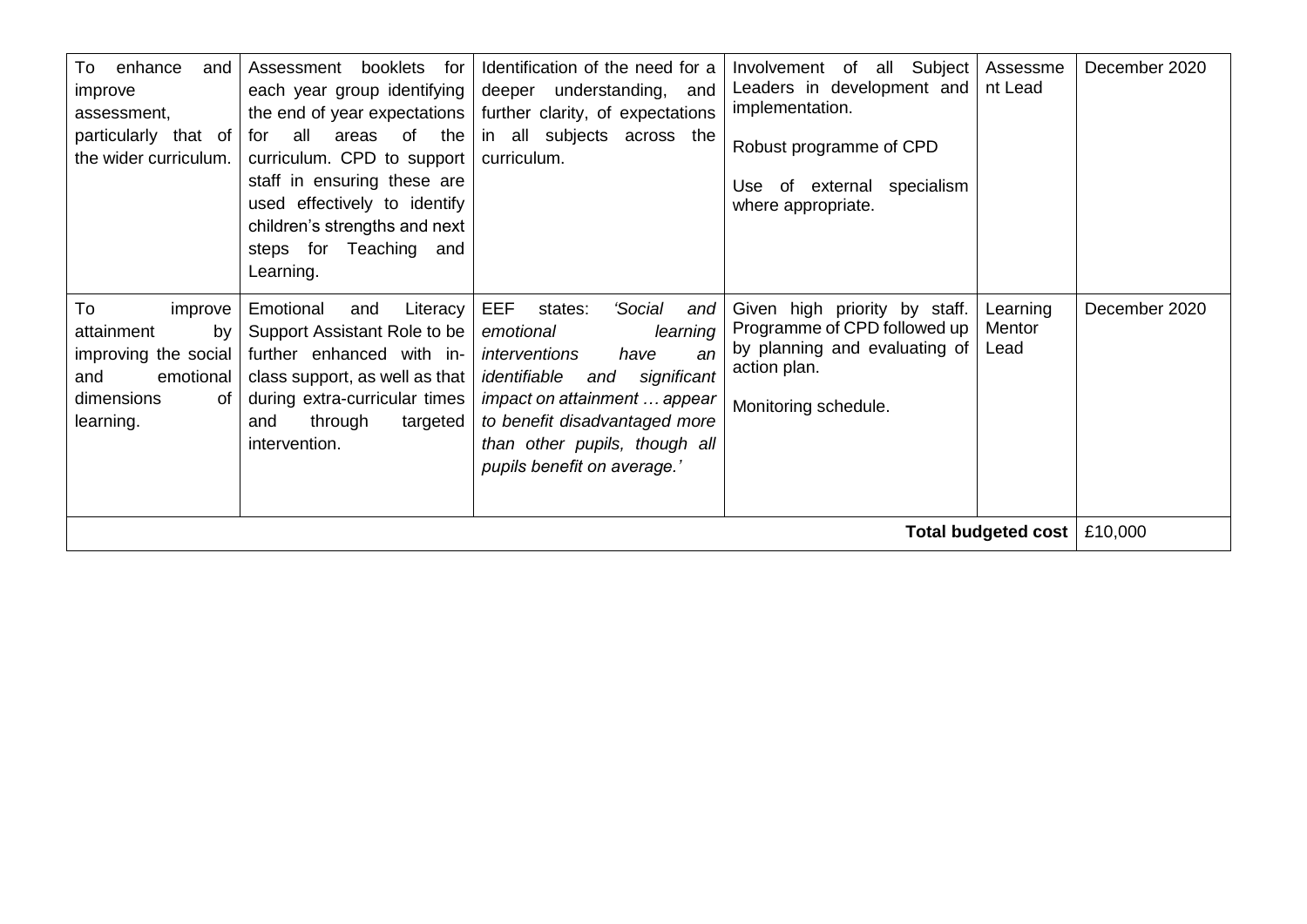|                                                                                                                                                                                              | <b>Targeted support</b>                                                                                                                                                                                                                                                                                                                                                                                                  |                                                                                                                                                                                                                                                                                                                                                                                                    |                                                         |                     |                                            |  |  |
|----------------------------------------------------------------------------------------------------------------------------------------------------------------------------------------------|--------------------------------------------------------------------------------------------------------------------------------------------------------------------------------------------------------------------------------------------------------------------------------------------------------------------------------------------------------------------------------------------------------------------------|----------------------------------------------------------------------------------------------------------------------------------------------------------------------------------------------------------------------------------------------------------------------------------------------------------------------------------------------------------------------------------------------------|---------------------------------------------------------|---------------------|--------------------------------------------|--|--|
| <b>Desired outcome</b>                                                                                                                                                                       | <b>Chosen action/approach</b>                                                                                                                                                                                                                                                                                                                                                                                            | What is the evidence and<br>rationale for this choice?                                                                                                                                                                                                                                                                                                                                             | How will you ensure it is<br>implemented well?          | <b>Staff lead</b>   | When will you<br>review<br>implementation? |  |  |
| For selected pupils<br>to be supported with<br>behavioural, social<br>emotional<br>and<br>needs,<br>receiving<br>targeted intervention<br>including<br>during<br>break<br>and<br>lunchtimes. | Role of the Learning Mentor,<br>working<br>alongside<br>the<br>children<br>in<br>class/at<br>lunchtimes to develop and<br>support children's emotional,<br>social<br>and<br>behavioural<br>needs and to support the<br>children through difficult<br>times, e.g. transition or<br>family difficulties.<br>Further enhance through<br>targeted support for Social,<br>Emotional and Behavioural<br>need in the classroom. | Some children are not ready to<br>learning<br>owing to<br>access<br>issues developing over break<br>times.<br>EEF: Evidence suggests that<br>effective Social and Emotional<br>Learning can lead to learning<br>gains of $+4$ months over the<br>course of a year.<br>EEF: 'Effect sizes are larger for<br>targeted interventions matched<br>specific students<br>to<br>with<br>particular needs.' | Robust planning, monitoring<br>and evaluation schedule. | HT / DHT            | December 2020                              |  |  |
| For identified gaps in<br>learning<br>to<br>be<br>addressed.<br>of<br>Percentage<br>disadvantaged<br>children<br>achieving<br>Related<br>Age<br>Expectations<br>to<br>increase.              | Additional<br>Support<br>Staff<br>hours to target intervention<br>and support for identified<br>children in receipt of Pupil<br>Premium Funding.                                                                                                                                                                                                                                                                         | Regular<br>assessment<br>and<br>analysis of data has identified<br>gaps in learning for small<br>groups of children.<br><b>Pupil Progress meetings</b><br>Monitoring<br>evaluation<br>and<br>schedule                                                                                                                                                                                              | Tracking and<br>evaluation<br>of<br>pupil progress      | <b>DHT</b>          | December 2020                              |  |  |
|                                                                                                                                                                                              |                                                                                                                                                                                                                                                                                                                                                                                                                          |                                                                                                                                                                                                                                                                                                                                                                                                    |                                                         | Total budgeted cost | £15,000                                    |  |  |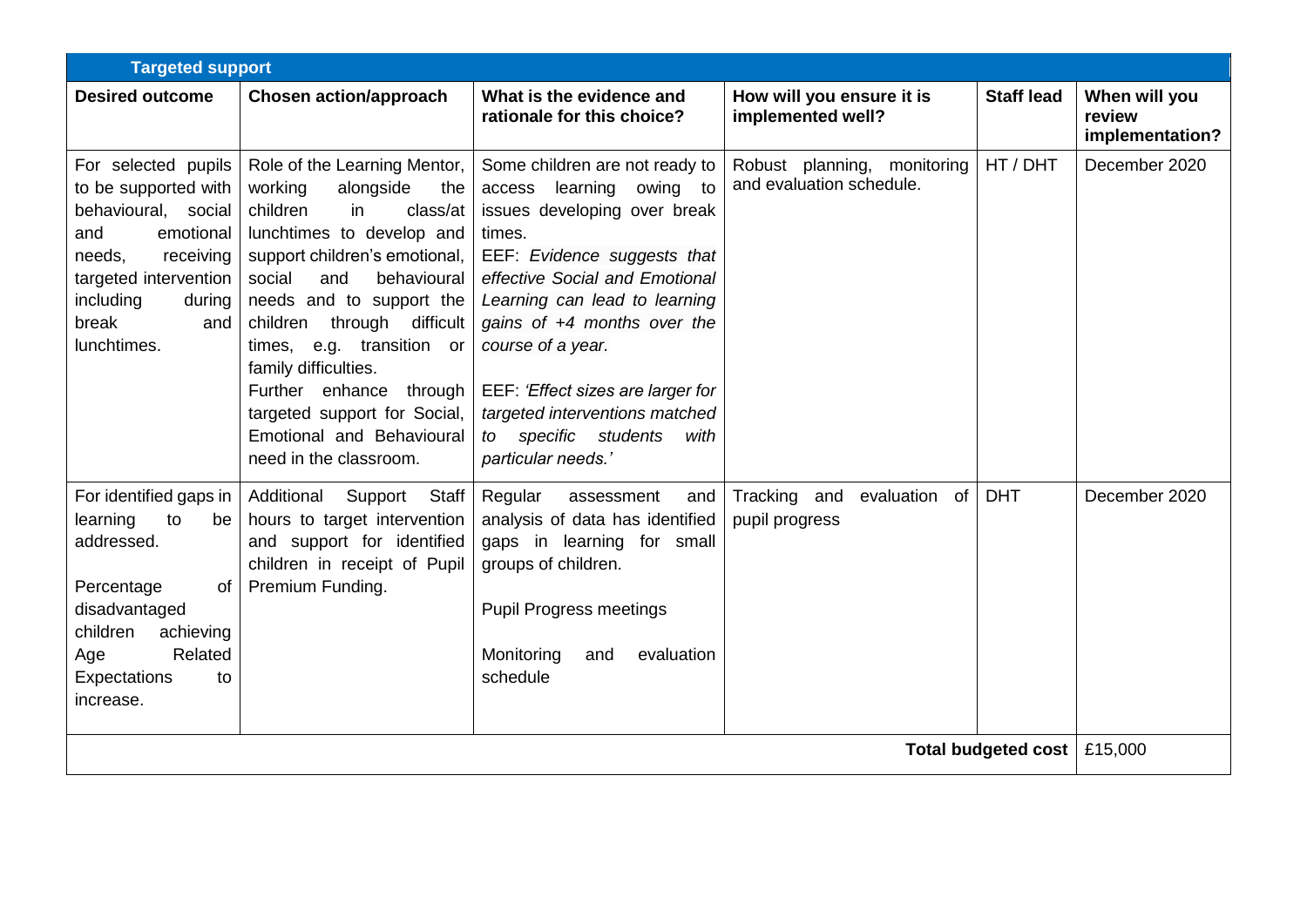| <b>Other approaches</b>                                                                                                                                                    |                                                                                                                                                                                                                     |                                                                                                                                                                                                             |                                                                                                                                    |                                               |                                            |  |  |
|----------------------------------------------------------------------------------------------------------------------------------------------------------------------------|---------------------------------------------------------------------------------------------------------------------------------------------------------------------------------------------------------------------|-------------------------------------------------------------------------------------------------------------------------------------------------------------------------------------------------------------|------------------------------------------------------------------------------------------------------------------------------------|-----------------------------------------------|--------------------------------------------|--|--|
| <b>Desired outcome</b>                                                                                                                                                     | <b>Chosen action/approach</b>                                                                                                                                                                                       | What is the evidence and<br>rationale for this choice?                                                                                                                                                      | How will you ensure it is<br>implemented well?                                                                                     | <b>Staff lead</b>                             | When will you<br>review<br>implementation? |  |  |
| To fund a range of<br>classroom<br>of<br>out<br>experiences<br>for<br>pupils which<br>build<br>their cultural, artistic,<br>cultural, spiritual and<br>social development. | Provide<br>specialist<br>extra-<br>curricular opportunities free<br>of charge for disadvantaged<br>children where there is<br>normally a cost attached.<br>involvement<br>Encourage<br>through targeted invitation. | Sutton<br>The<br>Trust<br>toolkit<br>identifies positive gains<br>- in<br>progress for Arts participation,<br>outdoor learning and sports<br>participation as having positive<br>effects on pupil outcomes. | SLT monitoring as part of an<br>ongoing monitoring schedule.<br>Analysis of participation.<br>Feedback from parents and<br>pupils. | <b>SLT</b>                                    | December 2020                              |  |  |
| To make Breakfast<br>After<br>School<br>and<br>provision<br>more<br>affordable for Pupil<br><b>Premium families</b>                                                        | Offer BASE<br>(Before and<br>After School Enrichment) at<br>a 50% reduced rate for those<br>in receipt of Pupil Premium.                                                                                            | Some children are not able to<br>extra-curricular<br>access<br>opportunities<br>provided<br>by<br>school staff as they are not able<br>to be collected at the end of the<br>session.                        | Strong liaison with Base staff<br>and committee<br>with parents<br>Communication<br>and families.<br>Analysis of take-up.          | <b>DHT</b><br><b>SBM</b>                      | December 2020                              |  |  |
| To further enhance<br>take<br>of<br>the<br><b>up</b><br>instrument tuition                                                                                                 | Offer 1:1<br>or small<br>group<br>tuition<br>from<br>specialist<br>50%<br>providers<br>at<br>a<br>reduction.                                                                                                        | Take up of specialist music<br>tuition for families in receipt of<br>Pupil Premium funding is lower<br>than for those not in receipt.                                                                       | Analysis of take-up.                                                                                                               | DHT/<br>Subject<br>Leader for<br><b>Music</b> | December 2020                              |  |  |
| Total budgeted cost   £9,145                                                                                                                                               |                                                                                                                                                                                                                     |                                                                                                                                                                                                             |                                                                                                                                    |                                               |                                            |  |  |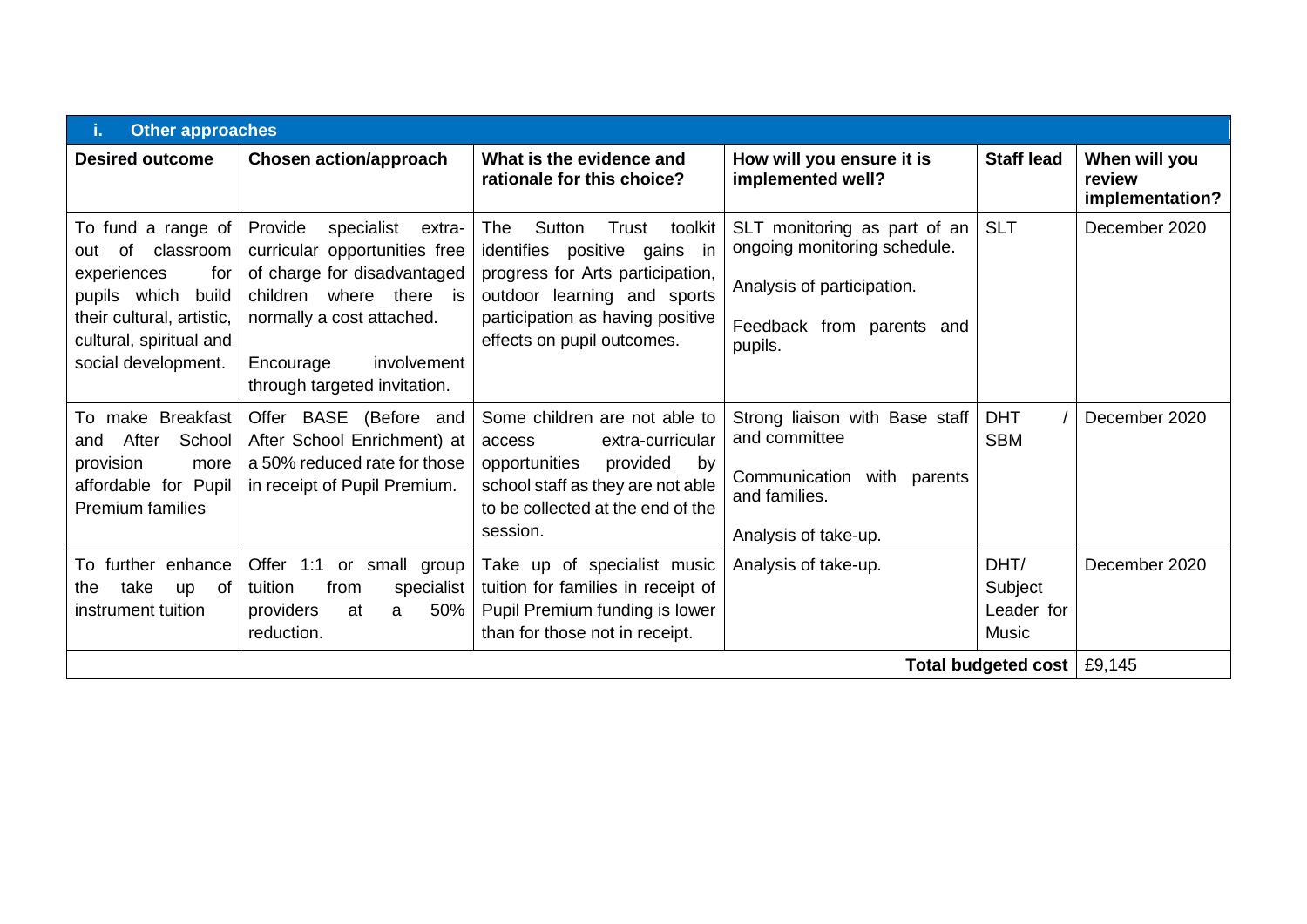| 7. Review of expenditure                                                                                       |                                                                     |                     |                                               |       |                                                                                                                                                                                                                                                                                                                                                                                                                                                                                                                                            |  |
|----------------------------------------------------------------------------------------------------------------|---------------------------------------------------------------------|---------------------|-----------------------------------------------|-------|--------------------------------------------------------------------------------------------------------------------------------------------------------------------------------------------------------------------------------------------------------------------------------------------------------------------------------------------------------------------------------------------------------------------------------------------------------------------------------------------------------------------------------------------|--|
| <b>Previous Academic Year</b>                                                                                  |                                                                     | 2019-2020           |                                               |       |                                                                                                                                                                                                                                                                                                                                                                                                                                                                                                                                            |  |
|                                                                                                                |                                                                     |                     |                                               |       |                                                                                                                                                                                                                                                                                                                                                                                                                                                                                                                                            |  |
| Quality of teaching for all                                                                                    |                                                                     |                     |                                               |       |                                                                                                                                                                                                                                                                                                                                                                                                                                                                                                                                            |  |
| <b>Desired outcome</b><br><b>Chosen action / approach</b>                                                      |                                                                     |                     | <b>Cost</b>                                   |       | <b>Outcome / Impact</b>                                                                                                                                                                                                                                                                                                                                                                                                                                                                                                                    |  |
| To<br>increase<br>the<br>progress of pupils<br>(including<br>disadvantaged)<br>in<br>English.                  | Year <sub>4</sub><br>English<br>including<br>a<br>programme of CPD. | project,<br>planned | analysis<br>Data<br>and<br>Progress meetings. | Pupil | KS1 outcomes for Target Cohort (2016):<br>Children working at Expected Standard or above:<br>Reading $-70\%$ (PP $-60\%$ )<br>Writing 68% (PP - 60%)<br>Children working above the Expected Standard:<br>Reading $-15%$ (PP $-20%$ )<br>Writing $-15%$ (PP $-20%$ )<br><b>Current Standard (December 2019)</b><br>Children working at Expected Standard or above:<br>Reading $-83%$ (PP $-83%$ )<br>Writing - 77% (PP - 83%)<br>Children working above the Expected Standard:<br>Reading - 27% (PP - 50%)<br>Writing $-24\%$ (PP $-33\%$ ) |  |
| To<br>improve<br>attainment<br>by<br>improving the social<br>and<br>emotional<br>dimensions<br>0f<br>learning. | Emotional<br>and<br><b>Support Assistant Role</b>                   | Literacy            | <b>ELSA</b> hours                             |       | Impact of ELSA Support has been evaluated through Pupil<br>Progress meetings and discussion with Learning Mentor, as well<br>as pupil progression data.<br>Feedback from staff shows that there has been a positive impact<br>on emotional well-being for 100% of the children identified this<br>year. This has been recorded through a RAG rating system.                                                                                                                                                                                |  |
| £3,875.00<br>Total spend                                                                                       |                                                                     |                     |                                               |       |                                                                                                                                                                                                                                                                                                                                                                                                                                                                                                                                            |  |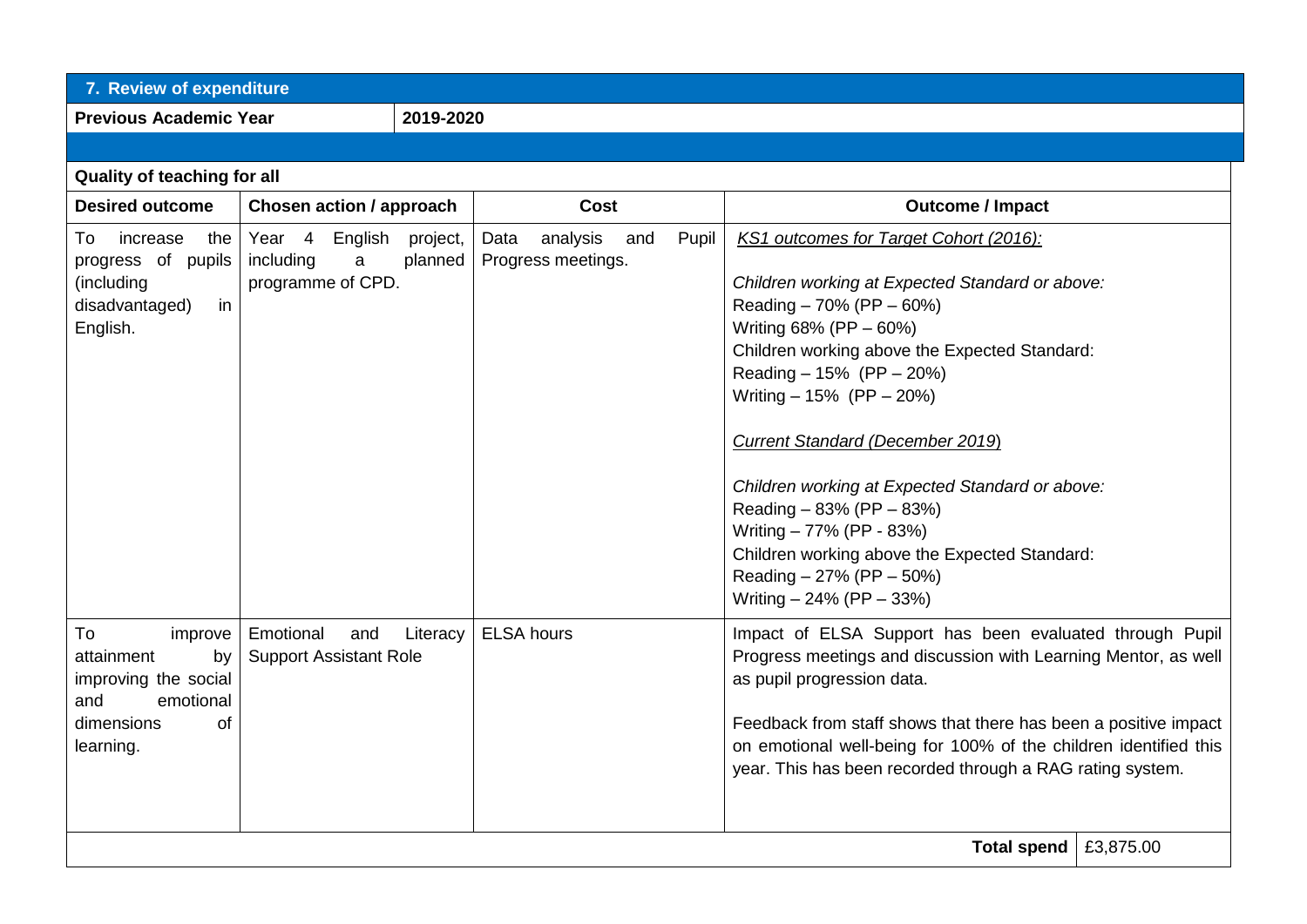|                                                                                                                                                                                 | <b>Targeted support</b>                                                                                                                                                                         |                                                                                         |                                                                                                                                                                                                                                                                                                                                                                                                                                                                                                                                                                                      |  |  |  |  |  |  |
|---------------------------------------------------------------------------------------------------------------------------------------------------------------------------------|-------------------------------------------------------------------------------------------------------------------------------------------------------------------------------------------------|-----------------------------------------------------------------------------------------|--------------------------------------------------------------------------------------------------------------------------------------------------------------------------------------------------------------------------------------------------------------------------------------------------------------------------------------------------------------------------------------------------------------------------------------------------------------------------------------------------------------------------------------------------------------------------------------|--|--|--|--|--|--|
| <b>Desired outcome</b>                                                                                                                                                          | <b>Chosen action/approach</b>                                                                                                                                                                   | <b>Cost</b>                                                                             | <b>Outcome / Impact</b>                                                                                                                                                                                                                                                                                                                                                                                                                                                                                                                                                              |  |  |  |  |  |  |
| For selected pupils<br>to be supported with<br>behavioural, social<br>emotional<br>and<br>receiving<br>needs,<br>targeted intervention<br>during break and<br><b>lunchtimes</b> | Role of a Learning Mentor,<br>working<br>alongside<br>the<br>children<br>in<br>class/at<br>lunchtimes to develop and<br>support children's emotional,<br>social<br>behavioural<br>and<br>needs. | <b>Learning Mentor Hours</b><br>Robust planning, monitoring<br>and evaluation schedule. | As a result of a more focused provision at lunchtimes, behaviour<br>of targeted pupils has improved. The role of the Learning Mentor<br>has also resulted in less curriculum time being affected by<br>resolving issues from lunchtimes.<br>100% of the children identified as needing support have moved<br>up the RAG rating for behaviour.<br>90% of the children identified as needing social and emotional<br>support have moved up the RAG rating for this area. The children<br>who have not moved up are currently receiving further support<br>involving external agencies. |  |  |  |  |  |  |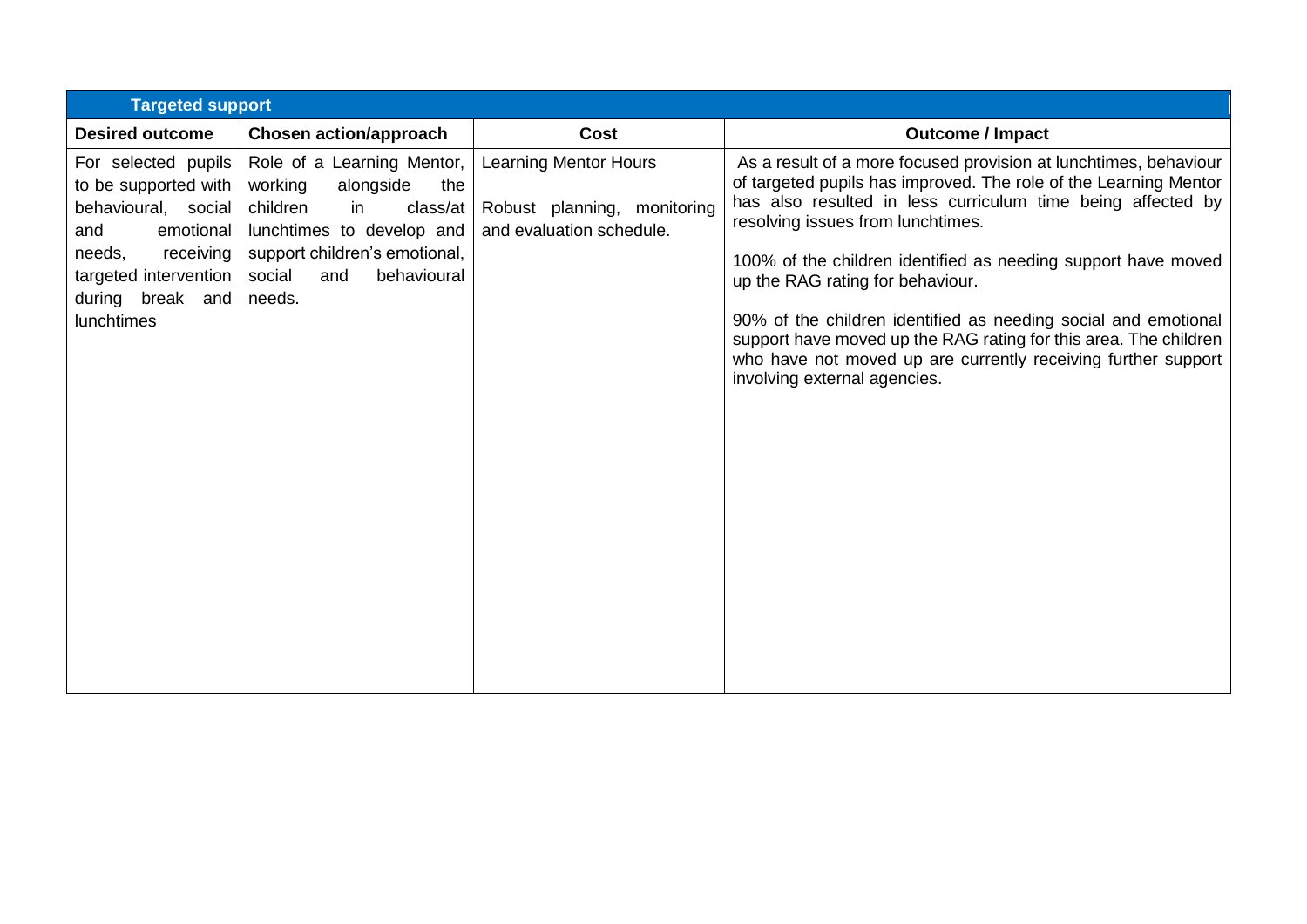| For identified gaps in  <br>learning<br>to<br>be <sub>1</sub><br>addressed.<br>Percentage<br>of | Additional<br>Support<br>Staff<br>hours to target intervention<br>and support for identified<br>children in receipt of Pupil | <b>Specialist Support Teacher</b><br>£2900<br><b>Additional TA</b> | 65% of Pupil Premium children targeted for support in English and<br>Maths have made accelerated progress and are now at Age-<br>Related expectations.                                                                                                                                                                                                                                                                                                                         |  |  |  |
|-------------------------------------------------------------------------------------------------|------------------------------------------------------------------------------------------------------------------------------|--------------------------------------------------------------------|--------------------------------------------------------------------------------------------------------------------------------------------------------------------------------------------------------------------------------------------------------------------------------------------------------------------------------------------------------------------------------------------------------------------------------------------------------------------------------|--|--|--|
| disadvantaged<br>children<br>achieving<br>Related<br>Age<br>Expectations                        | Premium Funding.                                                                                                             | £16,500                                                            | 75% of Y6 SEND children have made 3 term's progress this<br>academic year in Reading, Writing and Maths and 100% are on<br>track to make expected progress from KS1.<br>Staff have planned targeted intervention through Pupil Progress<br>Meetings and year group meetings. This has resulted in progress<br>of targeted children being accelerated, as well as a building of<br>confidence and self-esteem.<br>Significant work has gone into the evaluation and planning of |  |  |  |
|                                                                                                 |                                                                                                                              |                                                                    | SEND provision this year from the SEND Coordinator, with the<br>support of a Specialist Teacher for SEN. As a result, provision is<br>targeted further to need, and the quality of intervention and First                                                                                                                                                                                                                                                                      |  |  |  |
| Total spend  <br>£19,845.00                                                                     |                                                                                                                              |                                                                    |                                                                                                                                                                                                                                                                                                                                                                                                                                                                                |  |  |  |